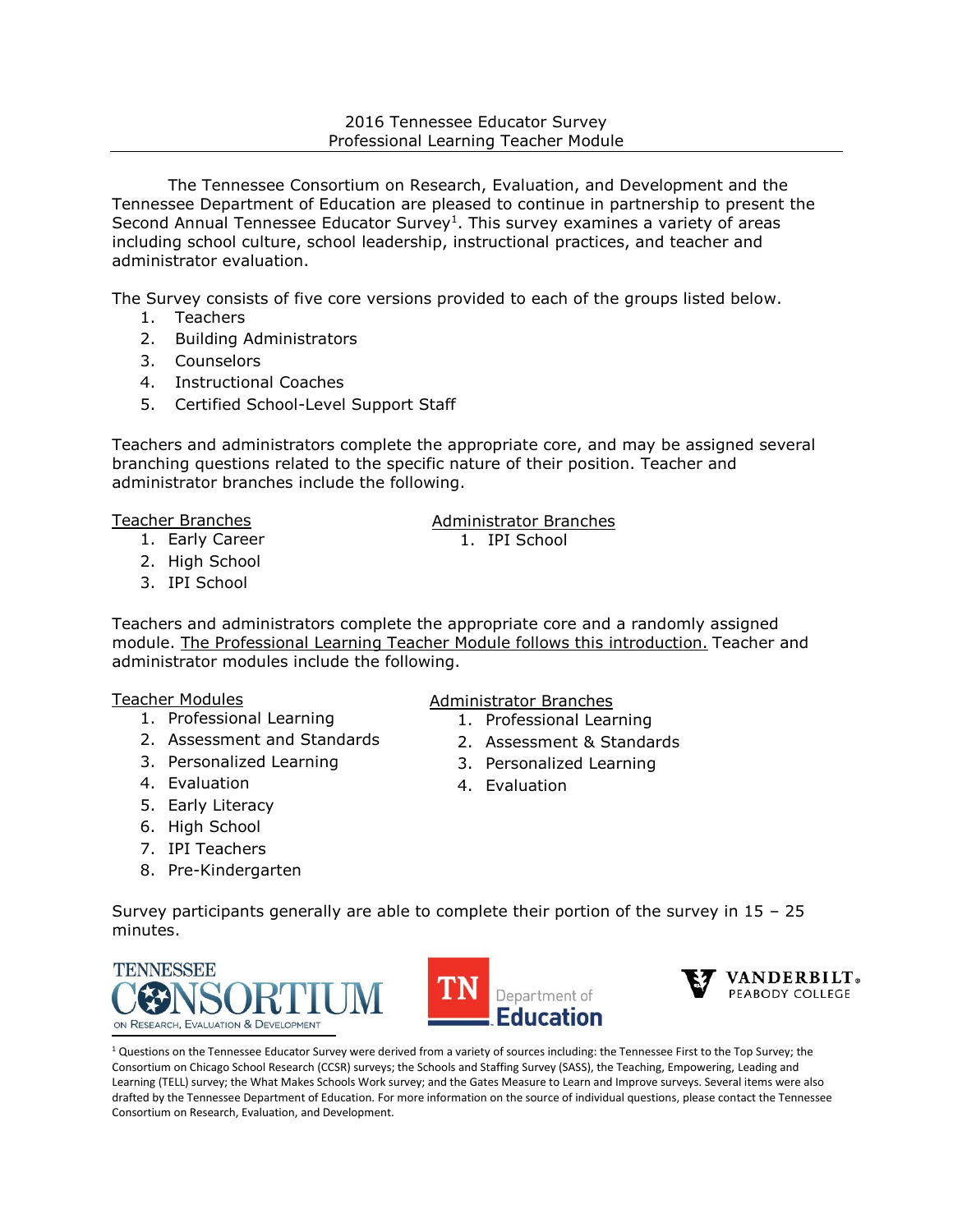# **Tennessee Educator Survey: Teacher Survey Modules**

### Teacher Module P: Professional Learning

Please note: The term "professional learning" is defined as all activities with a primary purpose of furthering the knowledge, skills, competencies and/or practices of current teachers. This includes individual and group activities, activities that happen inside and outside of school, and activities that are required and not. This does not include any formal education you completed prior to becoming a teacher, but does include work toward a teaching-related degree, certification, or license that you pursue once you have become a teacher.2

1. During the 2015-2016 school year (including summer 2015), what were your personal priorities for professional learning? Please select up to three areas.

Response options: Three different dropdown menus with all choices

- a. Instructional strategies and practices (e.g., questioning, wait-time, differentiation)
- b. Content-specific instruction (e.g., U.S. History, Biology, early grades reading or numeracy )
	- i. In what content area did you focus?
		- 1. Reading/Literacy
		- 2. Math
		- 3. Science
		- 4. Social Studies
		- 5. Multiple Content Areas
- c. Preparing students to take state assessments (e.g., TNReady, TCAP Social Studies/U.S. History)
- d. Analyzing and interpreting student formative assessment results
- e. Analyzing and interpreting student summative assessment results
- f. Creating student assessments
- g. Preparing students for postsecondary
- h. Creating positive classroom environments (e.g., establishing respectful culture and managing student behavior)
- i. Meeting the needs of all learners (e.g., English learners and students with disabilities)
- j. Addressing students' non-academic needs (e.g., socio-emotional development and/or student behavior)
- k. Aligning standards, curriculum, and student learning outcomes

<sup>&</sup>lt;sup>2</sup> This definition and select survey questions were adapted from Bill and Melinda Gates Foundation Innovative Professional Development (iPD) Quantitative Teacher Survey with permission from the Boston Consulting Group and the Bill & Melinda Gates Foundation.



 $\overline{a}$ 



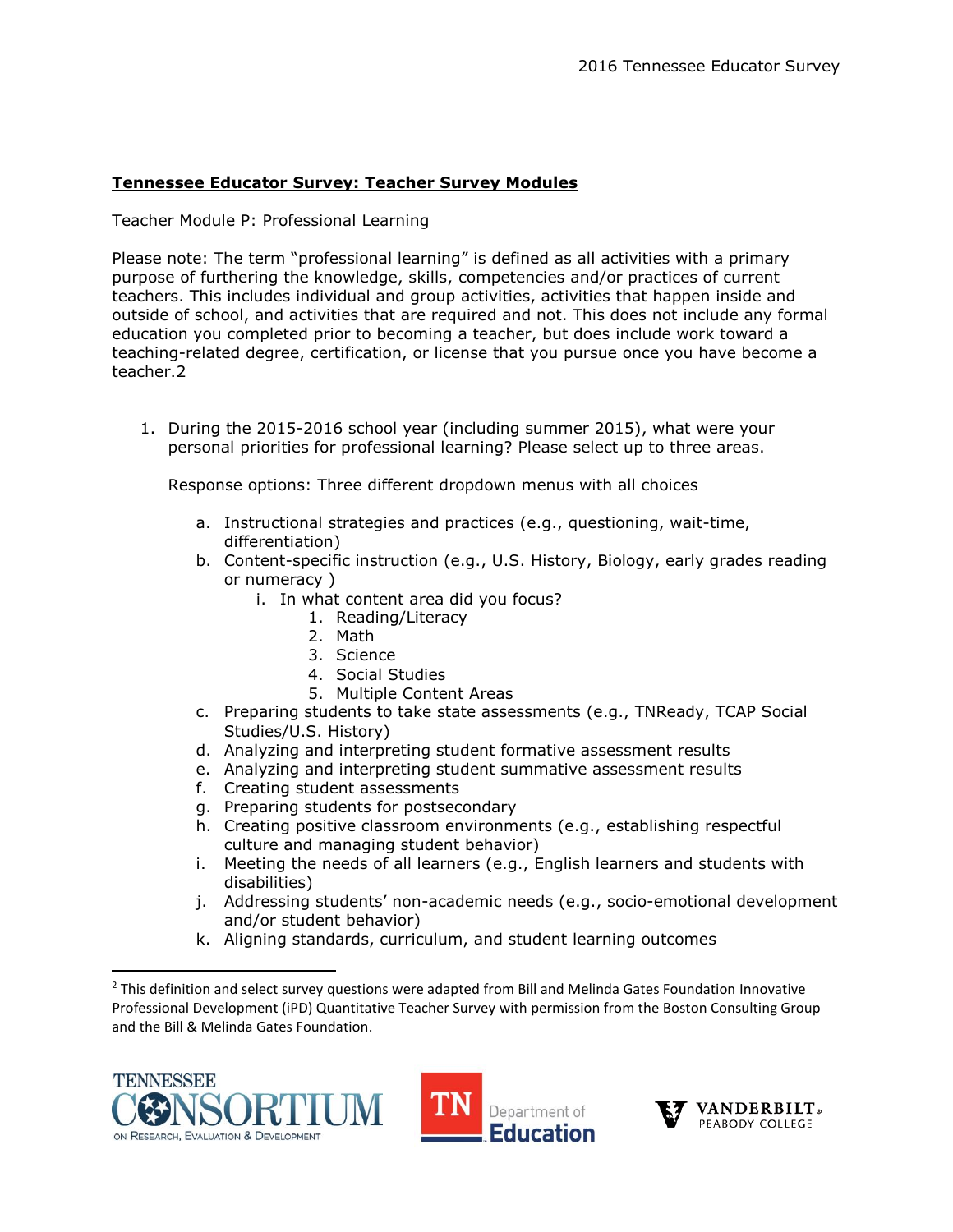- l. Teacher evaluation
- m. Using technology in the classroom
- n. Other (please specify3)
- 2. During the 2015-2016 school year (including summer 2015), how much total time did you spend on and with what frequency did you participate in professional learning in each of the areas listed below?

The priority areas you selected are:

Priority Area #1: [Populated from previous question] Priority Area #2: [Populated from previous question] Priority Area #3: [Populated from previous question]

Response options: Sliding scale with number of hours; Also, a second column for frequency with Never, About Once a Semester, About Once a Month, Two or Three Times a Month, About Once a Week, More than Once a Week

- a. Priority Area #1
- b. Priority Area #2
- c. Priority Area #3
- d. All Other Areas
- 3. During the 2015-2016 school year (including summer 2015), what was the format for the majority of the professional learning you received in these areas? What would be your preferred format for the professional learning you received in these areas?

The priority areas you selected are:

Priority Area #1: [Populated from previous question] Priority Area #2: [Populated from previous question] Priority Area #3: [Populated from previous question]

Response Options: Two columns titled Format of Majority of Professional Learning Received and Preferred Professional Learning Format.

- a. Priority Area #1
- b. Priority Area #2
- c. Priority Area #3
- d. All Other Areas

Each row includes a dropdown menu that includes the format choices below:

- a. Workshops, seminars, institutes or conferences organized by my school
- b. Workshops, seminars, institutes or conferences organized by my district
- c. Training from regional CORE offices
- d. Training provided by other TDOE offices

<sup>3</sup> Participant will be given 30-40 character maximum for response.



 $\overline{\phantom{a}}$ 



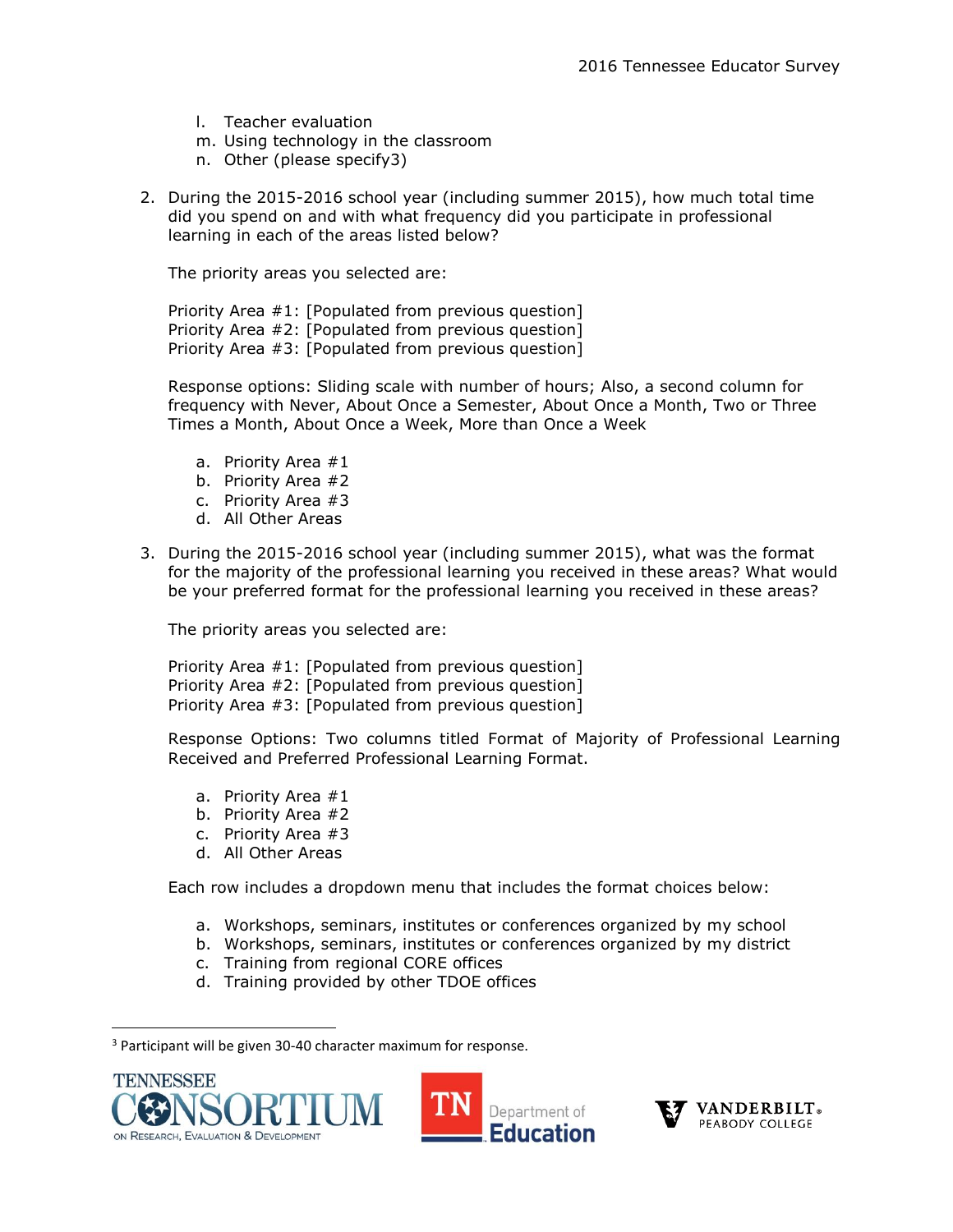- e. Online professional learning resources (e.g., webinars, videos, online articles) offered by or through my school
- f. Online professional learning resources (e.g., webinars, videos, online articles) offered by or through my district
- g. Online professional learning resources that I found myself
- h. Graduate courses available in my district or at nearby locations
- i. Professional learning communities or other collaborative groups
- j. Instructional coaching
- k. Formal mentoring
- l. Informal mentoring
- m. Peer observation or peer modeling
- n. Self-guided professional learning
- o. Other (please specify)
- 4. How helpful has professional learning in each of the areas listed below been in refining your teaching practices?

The priority areas you selected are:

Priority Area #1: [Populated from previous question] Priority Area #2: [Populated from previous question] Priority Area #3: [Populated from previous question]

Response Options: Not Helpful, Somewhat Helpful, Very Helpful

- a. Priority Area #1
- b. Priority Area #2
- c. Priority Area #3
- d. All Other Areas
- 5. Thinking about the most effective professional learning activity in which you've participated during the 2015-2016 school year, what aspect was most beneficial to your development as a teacher?
	- a. It encouraged collaboration among participants
	- b. It helped me network with other teachers
	- c. It was ongoing and occurred frequently
	- d. It increased morale and encouraged teacher buy-in
	- e. It focused primarily on one specific practice/content area
	- f. It focused on several different practices/content areas in a cohesive, meaningful way
	- g. It was job-embedded
	- h. It provided high-quality materials and strategies that were easy to implement in the classroom
	- i. It provided me with concrete takeaways that I could integrate into my teaching immediately
	- j. It used modeling to help reinforce ideas and strategies





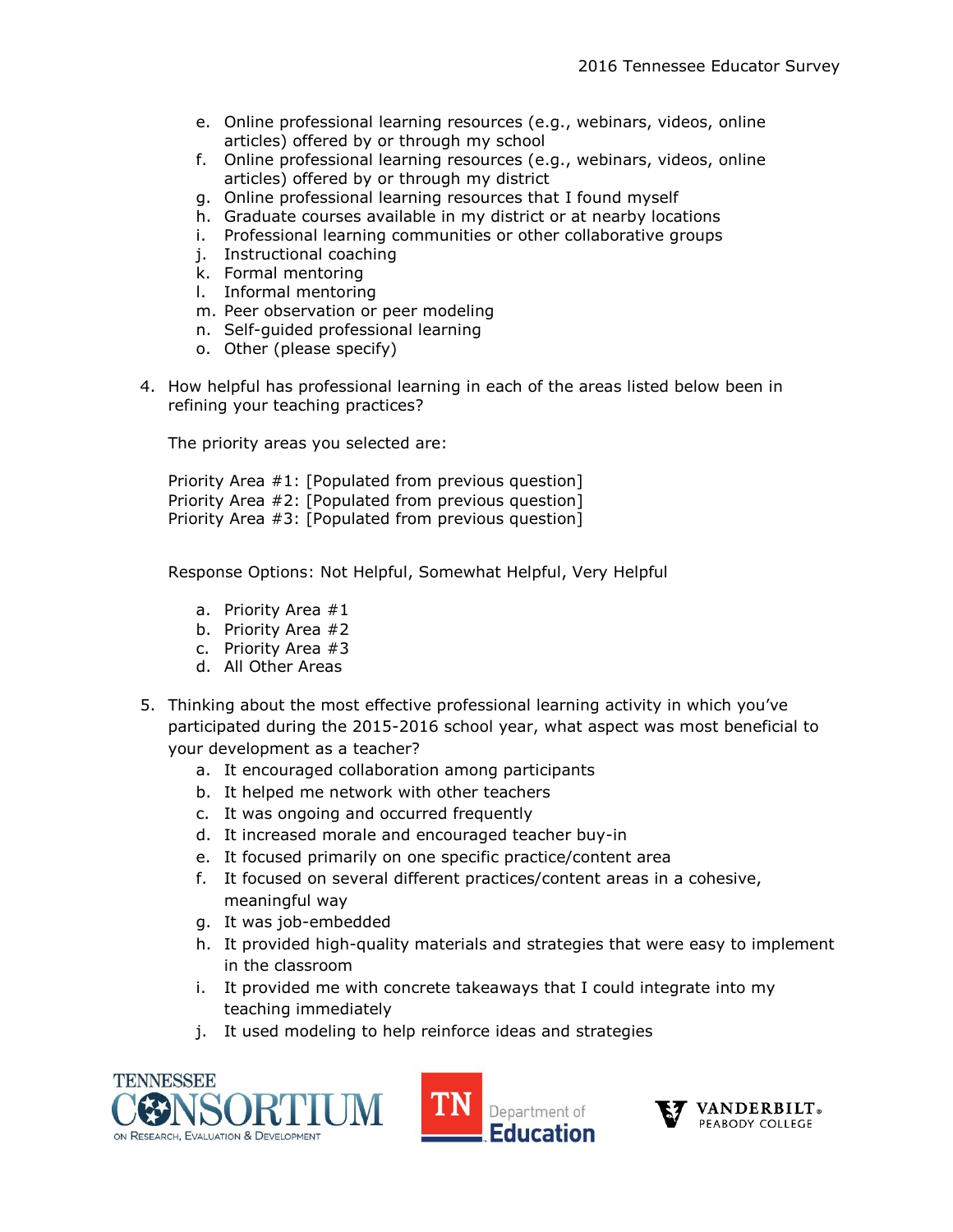- k. Other (please specify)
- 6. Thinking about all of the professional learning activities in which you have participated during the 2015-2016 school year (including summer 2015), what percentage of the activities were determined by the following people? Please make sure that your combined responses add up to 100%.

Response options: Sliding scale with percentages from 0-100

- a. Me
- b. Teacher groups at my school (e.g., collaborative decision of grade-level team)
- c. Teacher leaders (e.g., department chairs), mentors, or coaches
- d. My principal or another administrator at my school
- e. District
- f. State
- 7. During the 2015-2016 school year (including summer 2015), how often did you participate in each of the following collaborative professional learning activities?

Response Options: Never, About Once a Semester, About Once a Month, Two or Three Times a Month, About Once a Week, More than Once a Week

- a. Met with other teachers to discuss standards, instruction, and/or student learning
- b. Worked with other teachers to develop materials or activities for particular classes
- c. Reviewed student assessment data with other teachers to make instructional decisions
- d. Observed another teacher's classroom to get ideas for my own instruction or to offer feedback
- e. Had another teacher observe my classroom to offer feedback
- 8. During the 2015-2016 school year (including summer 2015), how often did you use the following formats to participate in collaborative professional learning?

Response Options: Never, About Once a Semester, About Once a Month, Two or Three Times a Month, About Once a Week, More than Once a Week

- a. Met with team of teachers within my school: subject area, grade level or interdisciplinary teams
- b. Met with a team of teachers from different schools within my district: subject area, grade level, or interdisciplinary teams
- c. Met with the whole faculty at my school
- d. Met with a teacher partner
- e. Met with an instructional coach
- f. Met with a regional, state, or national group of educators





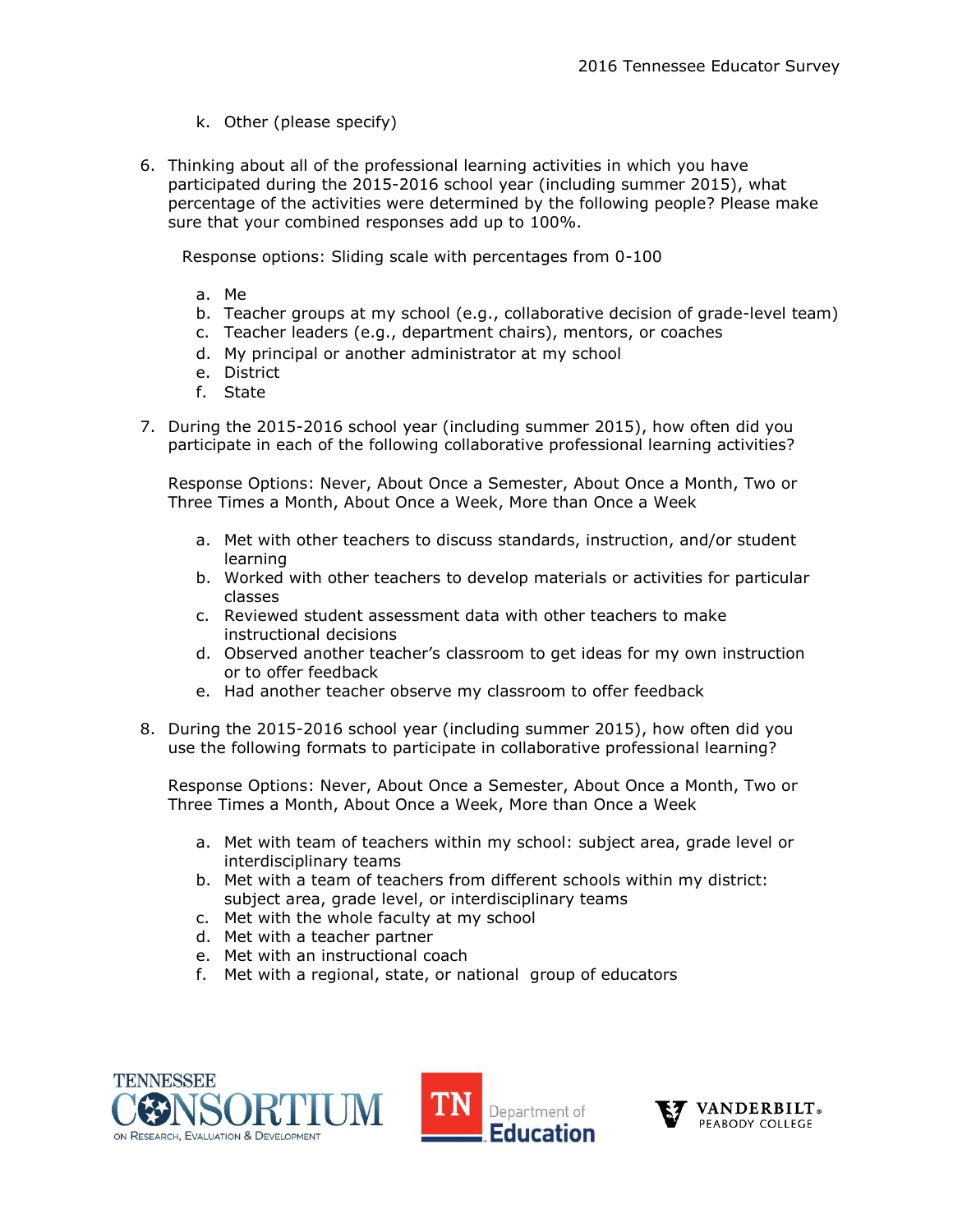9. How helpful has collaborative professional learning been for your development as a teacher?

Response options: Did Not Pursue Professional Learning in This Area, Did Not Help Me Improve My Teaching, Helped Me Improve A Little, Helped Me Improve Some, Helped Me Improve A Lot

- a. Met with other teachers to discuss standards, instruction, and/or student learning
- b. Worked with other teachers to develop materials or activities for particular classes
- c. Reviewed student assessment data with other teachers to make instructional decisions
- d. Observed another teacher's classroom to get ideas for my own instruction or to offer feedback
- e. Had another teacher observe my classroom to offer feedback
- 10. How often did you collaborate with the following people?

Response options: Never, About Once a Semester, About Once a Month, Two or Three Times a Month, About Once a Week, More than Once a Week

- a. Teachers at my grade level or who teach the same course
- b. Teachers of my subject at other grade levels
- c. Teachers who formerly taught my course
- d. Teachers who taught my students in the past
- e. Other (Please specify)
- 11. How would you rate the amount of each of the following resources in your school?

Response options: Not enough, Minimal, Some, Adequate

- a. Common time for collaboration with other teachers during the school day
- b. Paid time for collaboration with other teachers outside regular work hours
- c. Resources and materials available during collaboration
- d. Staff expertise available during collaboration (e.g., instructional coaches)
- e. Administrative support for collaboration
- 12. Did you use any of the following supports for professional learning?

Response Options: I used this support; Support was available but I did not use it; Support was not available; I don't know if support was available

- a. Release time from teaching (such as regular teaching responsibilities temporarily assigned to someone else)
- b. Scheduled time in the contract year for professional learning (in addition to state-required days)
- c. Stipend for professional learning activities that take place outside regular work hours